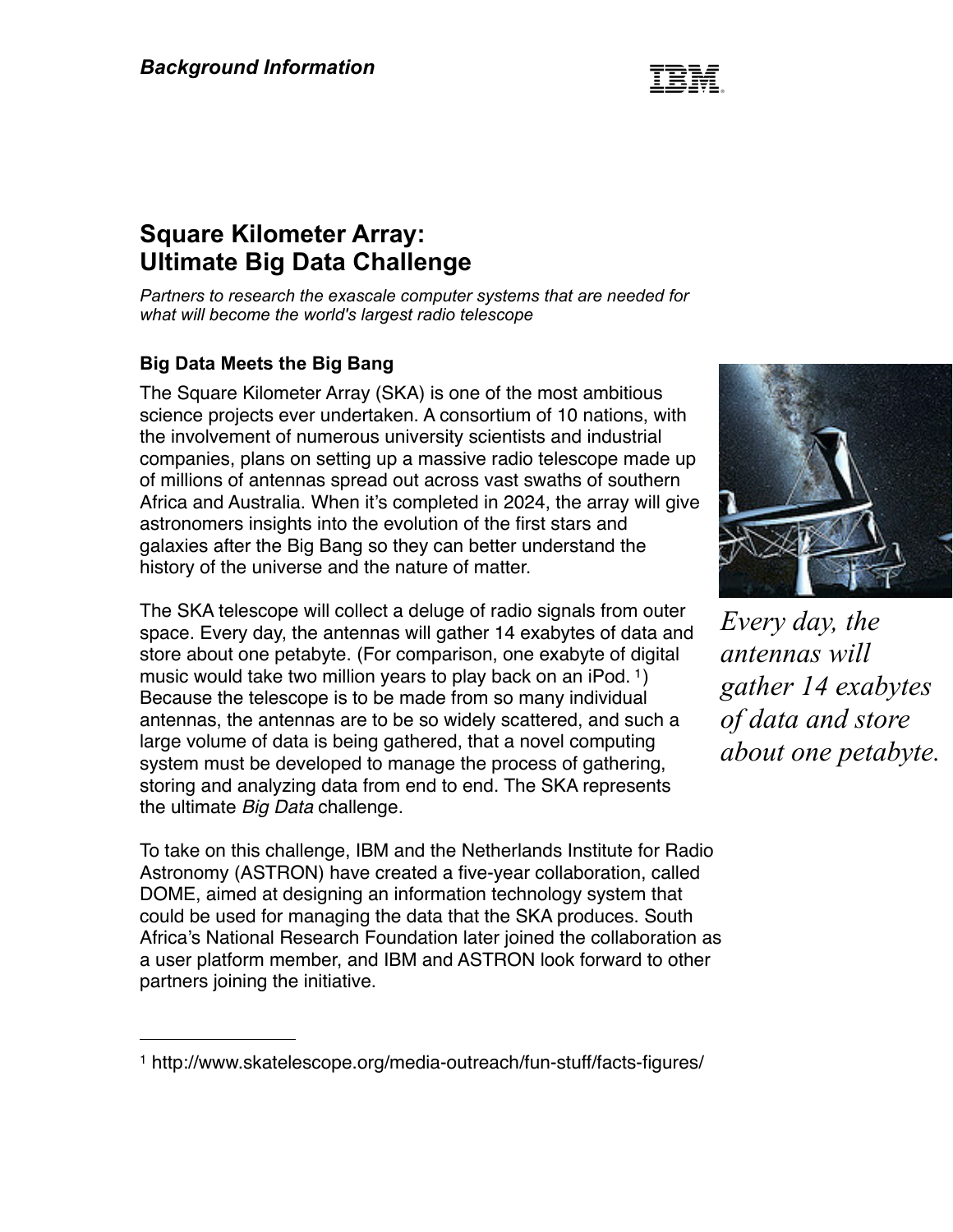ASTRON and IBM have mapped out seven technology projects aimed at dealing with the extreme data-handling requirements of the SKA. The projects cut across a wide array of information technology fields, from information management and analytics to computer system design and chip design. "This project requires partners who are willing to push the borders of computer science," says Marco de Vos, the managing director of ASTRON.<sup>[2](#page-1-0)</sup>

While these technology projects focus on SKA in particular, they could also help solve problems that confront people worldwide who are determined to take full advantage of the *Big Data* phenomenon. The emergence of social networking, sensor networks and huge storehouses of business, scientific and government records create an abundance of information, called *Big Data* in tech-industry parlance. This data comes in a wide variety of forms—not just text and numbers but video, audio, still imagery and, in the case of the SKA, radio waves. And some of it, including the SKA data, must be analyzed in real time. You can think of *Big Data* as a parallel universe to the world of people, places, things and their interrelationships. All of this data creates the potential for people to understand the environment around us with a depth and clarity that was simply not possible before. It's a new natural resource that's available to be mined.

But a natural resource isn't worth much unless you can take full advantage of it. Today, less than 1% of the digital data that has been collected in the world is actually analyzed.  $3$  All this data is difficult to capture, make sense of and move around. And, unfortunately, today's computing systems aren't up to the task of handling all of this raw information in an efficient and affordable way. That's why we need to develop new systems for managing *Big Data.*

The DOME project doesn't address all of the technology areas that encompass *Big Data*, but, because the requirements of the SKA are so



*"This project requires partners who are willing to push the borders of computer science."*

Marco de Vos, managing director, ASTRON

<span id="page-1-0"></span><sup>2</sup> Marco de Vos, managing director, ASTRON, Netherlands Institute for Radio Astronomy, interview, Oct. 16, 2012.

<span id="page-1-1"></span><sup>3</sup> The Digital Universe in 2020, IDG, Dec. 2012.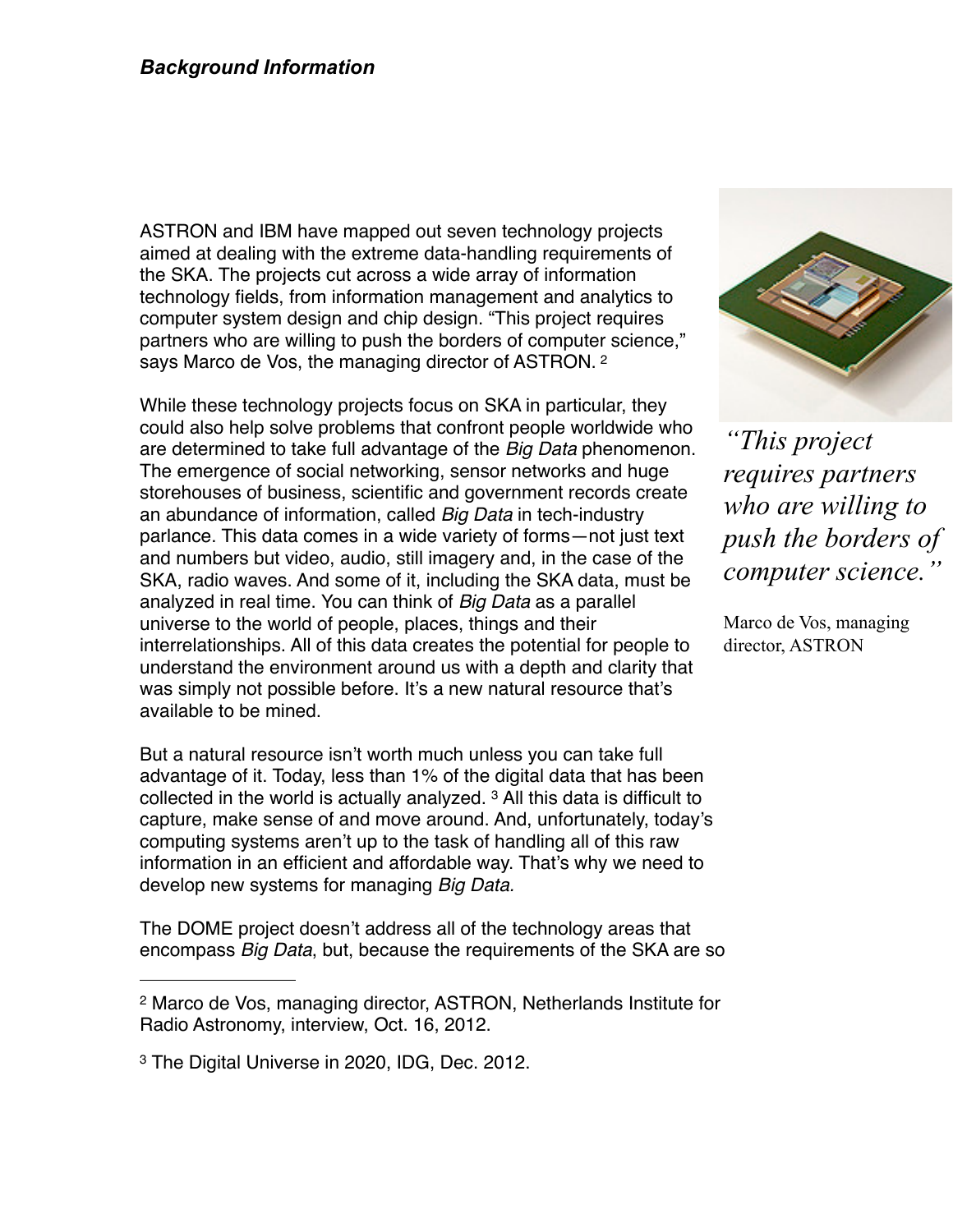extreme, the work performed by scientists at ASTRON and IBM and their partner organizations will help the scientific community solve other data challenges. These range from analyzing climate change, genetic information and personal medical data to finding valuable nuggets of insight in vast business databases. "You proceed from just wanting to know what's out there in space to using the technology for many other purposes. It's about data storage, and data analysis and data use," says Chris P. Buijink, secretarygeneral for the Dutch Ministry of Economic Affairs, Agriculture and Innovation, which financially supports the DOME project. [4](#page-2-0)

The DOME research has even broader implications, as well. Taking full advantage of *Big Data* is a key element of what IBM sees as the new era of computing, which we call the era of cognitive systems. We believe that over the coming two decades, fundamental advances in science and technology will alter the relationship between humans and machines—turning computers into intelligent assistants that help people make better decisions and live more successfully and sustainably. The DOME technology projects will help build the scientific foundation for the era of cognitive systems.

#### **How DOME Got Started**

Most of us think we know what a radio telescope looks like. It's a gigantic steel dish pointed toward the heavens. But that's now oldschool thinking. Large telescope dishes are extremely expensive and require a lot of moving parts to follow targets in the sky as the earth moves. It's impossible to make the gains in data resolution that astronomers want using this technology. So the scientific community has adopted a new paradigm. Instead of using a few very large dishes, they're using many small antennas with fewer moving parts that together make up a much larger telescope, capable of much higher resolution.

ASTRON was one of the first organizations to wake up to the need for a new approach to radio telescopy. It began testing out the new



*The DOME technology projects will help build the scientific foundation for the era of cognitive systems.*

<span id="page-2-0"></span><sup>4</sup> Chris Buijinks, Dutch Economics minister, interviewed Oct. 17, 2012.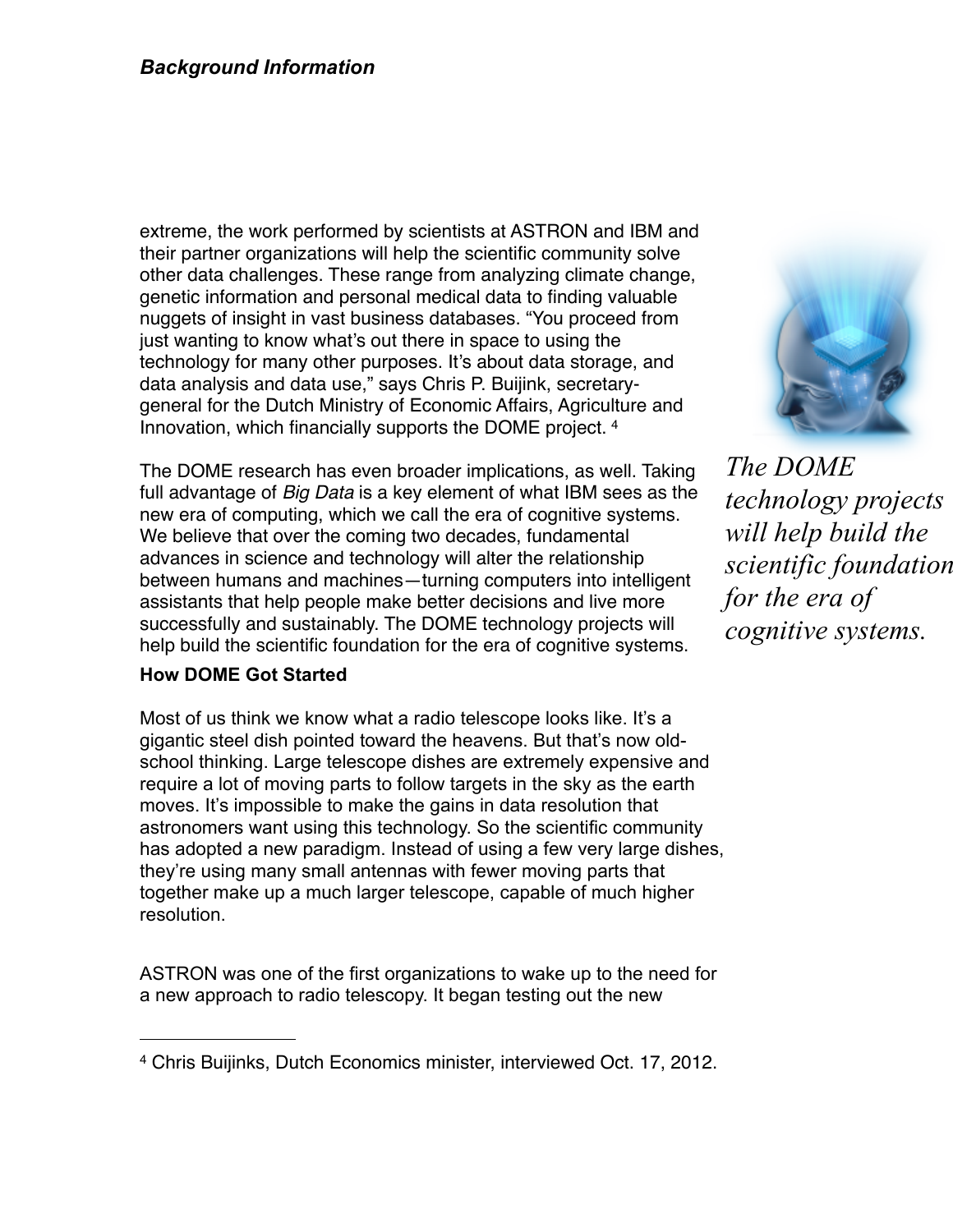thinking with a project called Low Frequency Array (LOFAR), the largest radio telescope in the world that performs observations in low frequencies, from 10 to 240 MHz. LOFAR, which was officially launched in 2010, is made up of more than 10,000 small antennas distributed across the Netherlands, the UK, Germany, France and Sweden.

The system uses two kinds of antennas. One type is made up of five-foot-tall posts that are held in place with four wires, which are also key elements of the antennas. A small disk at the top of the post contains electronics that amplify the radio waves and then transmit the data along underground cables to a nearby metal box, the size of a small car, where more processing takes place. The other type of antennas, handling the higher frequency signals, are made up of spear-shaped metal pieces arrayed in clusters on electronic circuit boards and covered with plastic tarps. In both cases, there are no moving parts. The system uses algorithms to make allowances in calculations for the movement of the earth. Using these so-called aperture array antennas, a telescope can for the first time view the entire sky at once, not just narrow slices of it.

IBM is one of ASTRON's key technology partners for LOFAR. Once data is collected in the field, it is transported by fiber-optic cables to a data center at the University of Groningen in the north of the Netherlands. There, an IBM Blue Gene supercomputer filters and correlates the data. In addition, IBM and ASTRON collaborated to design specialized data processing chips for the system. The computers and software make it possible for scientists to observe and analyze the raw data as it comes in. Think of it this way: the old-style metal dish telescope is being replaced with a high-tech virtual telescope fashioned from silicon and software.

The SKA changes the game yet again. It will involve orders of magnitude larger amounts of data and numbers of antennas. (In addition to more than one half million aperture array antennas, the SKA will have 3,000 traditional dishes to handle higher-frequency signals.) Also, it's possible that thousands of miles will separate the antennas from data centers where much of the data processing is to



*"To make it [SKA] affordable, you have to focus on low energy, low energy, low energy in every aspect of the design"*

Ton Engbersen, Scientific Director for DOME, IBM Research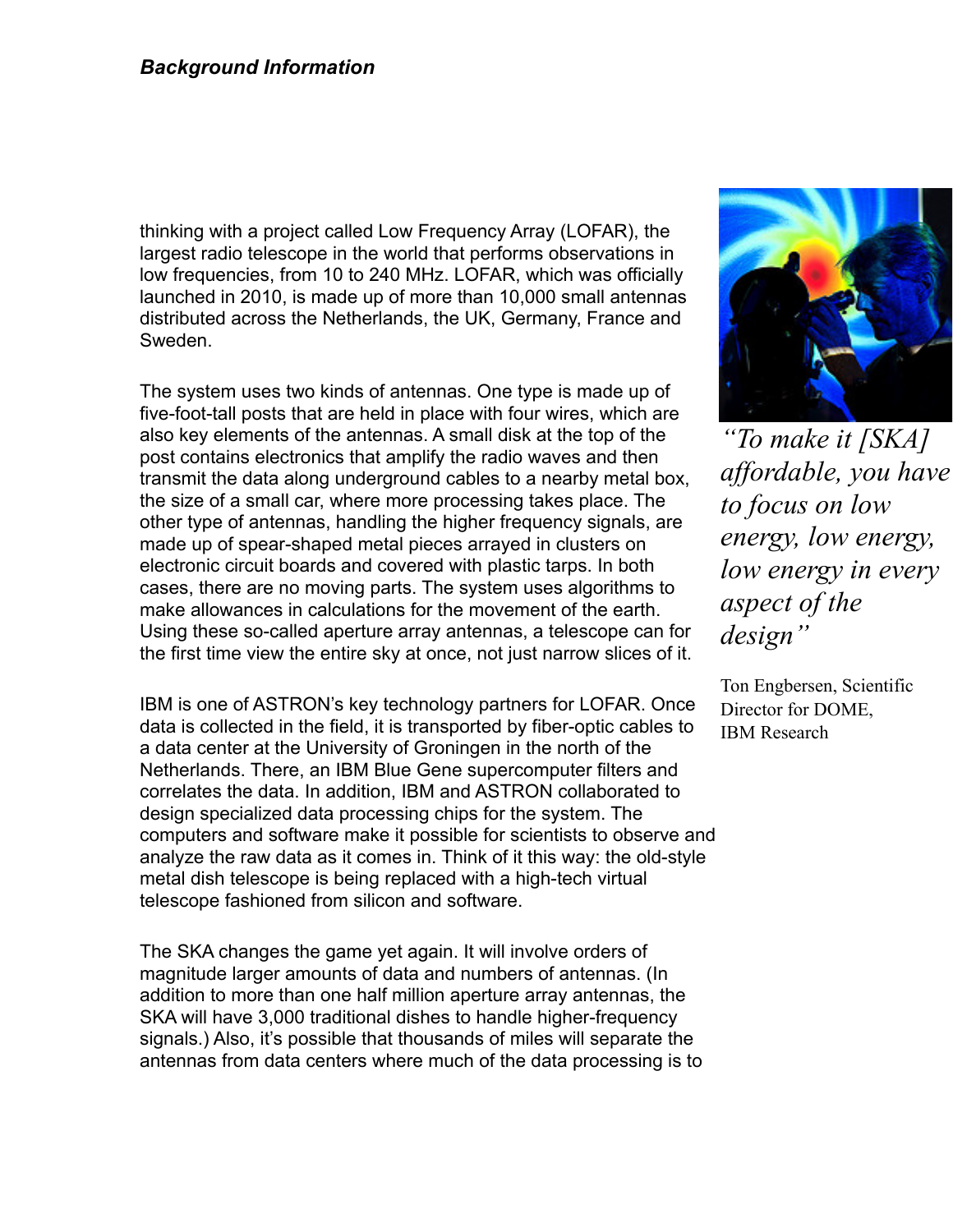be done. All of this will require new thinking in information technology. "There is much more data than can be processed quickly. We must rethink the purpose of computing, rethink the methods by which we compute things and build the fastest computers to deal with this type of data," says Prof. Arnold Smeulders, an advisor to ASTRON and director of the Informatics Institute of the University of Amsterdam.

The signals from outer space are a combination of valuable data and meaningless noise, so scientists have to process it all to sort out the useful stuff—and store just that. That argues in favor of doing much of the initial processing out in the field, close to the antennas.

The data processing itself will require much more powerful computers capable of 1000 to 10,000 Petaflops per second processing power. For comparison, the fastest supercomputer in the world in 2012 is 17.6 petaflops. Achieving that performance level will require new designs for computing systems that are much more capable yet at the same time much more energy efficient.

Since so much of the energy in computing is required to move data around, scientists have to discover ways to move the data as efficiently as possible.

Keeping costs down will be vitally important. "Everything about the SKA is big," says Ton Engbersen, the scientific director of DOME for IBM. "To make it affordable, you have to focus on low energy, low energy, low energy in every aspect of the design."

Faced with these challenges, ASTRON engaged IBM Research – Zurich to perform a sort of show-and-tell of emergent technologies. In a series of meetings held at the lab, IBMers presented 20 proposals, of which ASTRON ultimately accepted seven—each intended to overcome a major information technology hurdle posed by the SKA. Those proposals evolved into a public private partnership called DOME and an institution for managing the project—the ASTRON & IBM Center for Exascale Technology, located in the small town of



*The data processing itself will require much more powerful computers capable of 1000 to 10,000 Petaflops.*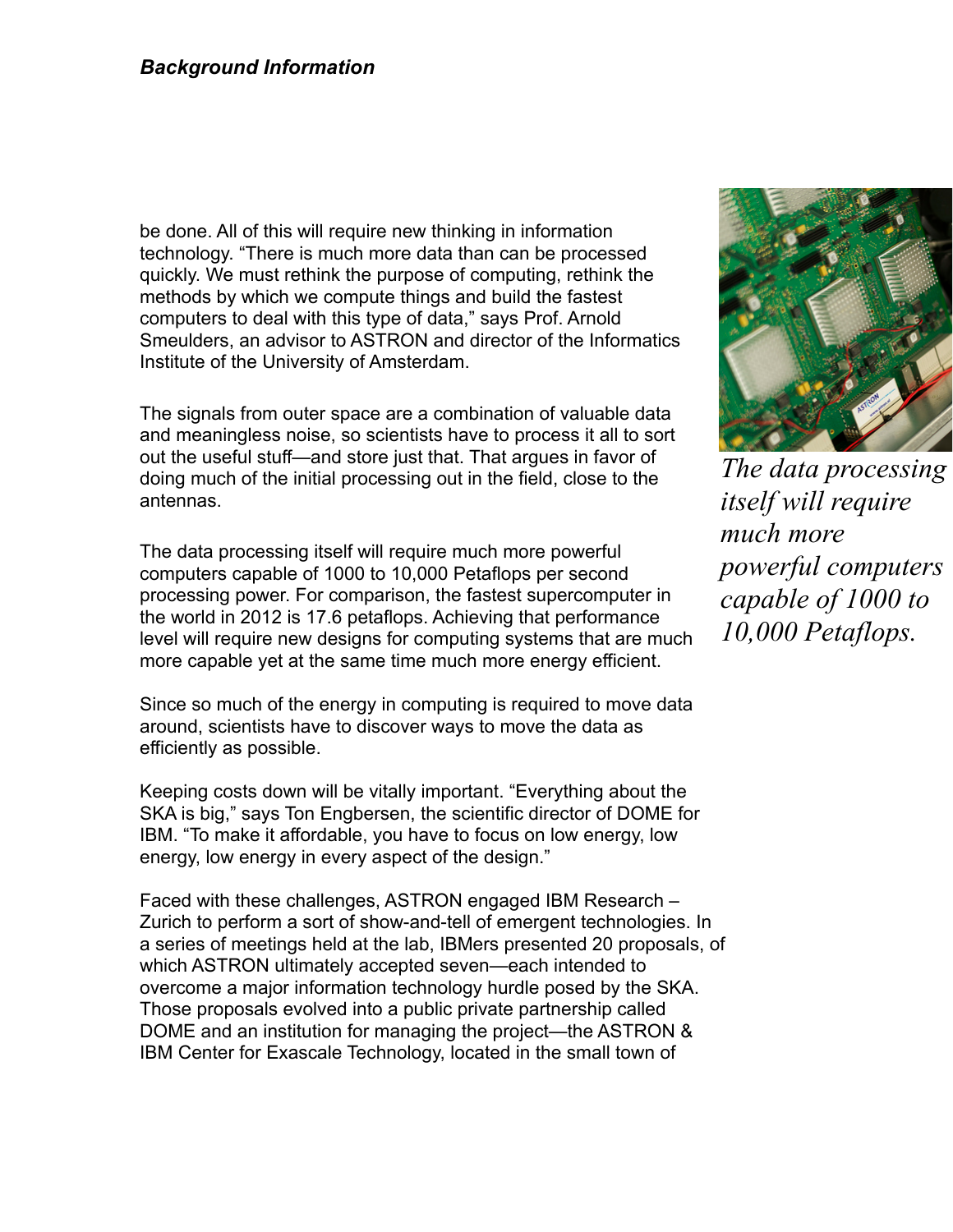Dwingeloo, in the Netherlands. ASTRON and IBM are using LOFAR as the test bed for their DOME research, with the hope that eventually the system they design will be used for the SKA.

## **The DOME Technology Projects**

#### P1: Algorithms and Machines

The most strategic of the DOME projects is called Algorithms & Machines. The SKA challenge is so extreme and nobody has designed a data management system to handle anything like this before. So the goal here is to create an ultra-sophisticated software program that will help the team design the system holistically and optimally—taking into account all of the cost and performance trade-offs. Algorithms & Machines is the brainchild of Ronald Luijten, a Dutchman who has worked at IBM Research – Zurich for 28 years. He envisions it as a virtual R&D skunk works. He and his team are gathering all of the pertinent knowledge in a repository, setting the parameters for the entire computing system and creating optimization algorithms. The software program is cognitive. It will learn what they want and prepare a recommendation on how to fulfill their needs. In addition to LOFAR, the MeerKat telescope in South Africa will be used for development and testing of the Algorithms & Machine software.

#### P2: Access Patterns

When the SKA is operating, it's expected to generate as much as an exabyte of data each day that will need to be stored for later analysis using computers. At that scale, storing and moving data will be very expensive. So the Access Patterns team, led by IBM researchers Jens Jelitto and Robert Haas, is developing a *Big Data* depository architecture for optimizing the management of SKA data. In computing, data is stored in a variety of ways, or tiers, depending on how often it is needed and the cost of the storage medium. Magnetic tape is the least costly form of storage, but data retrieval is slow. Disk drives are more expensive, but faster to access. Data storage on memory chips is lightening quick, but extremely expensive. Typically, database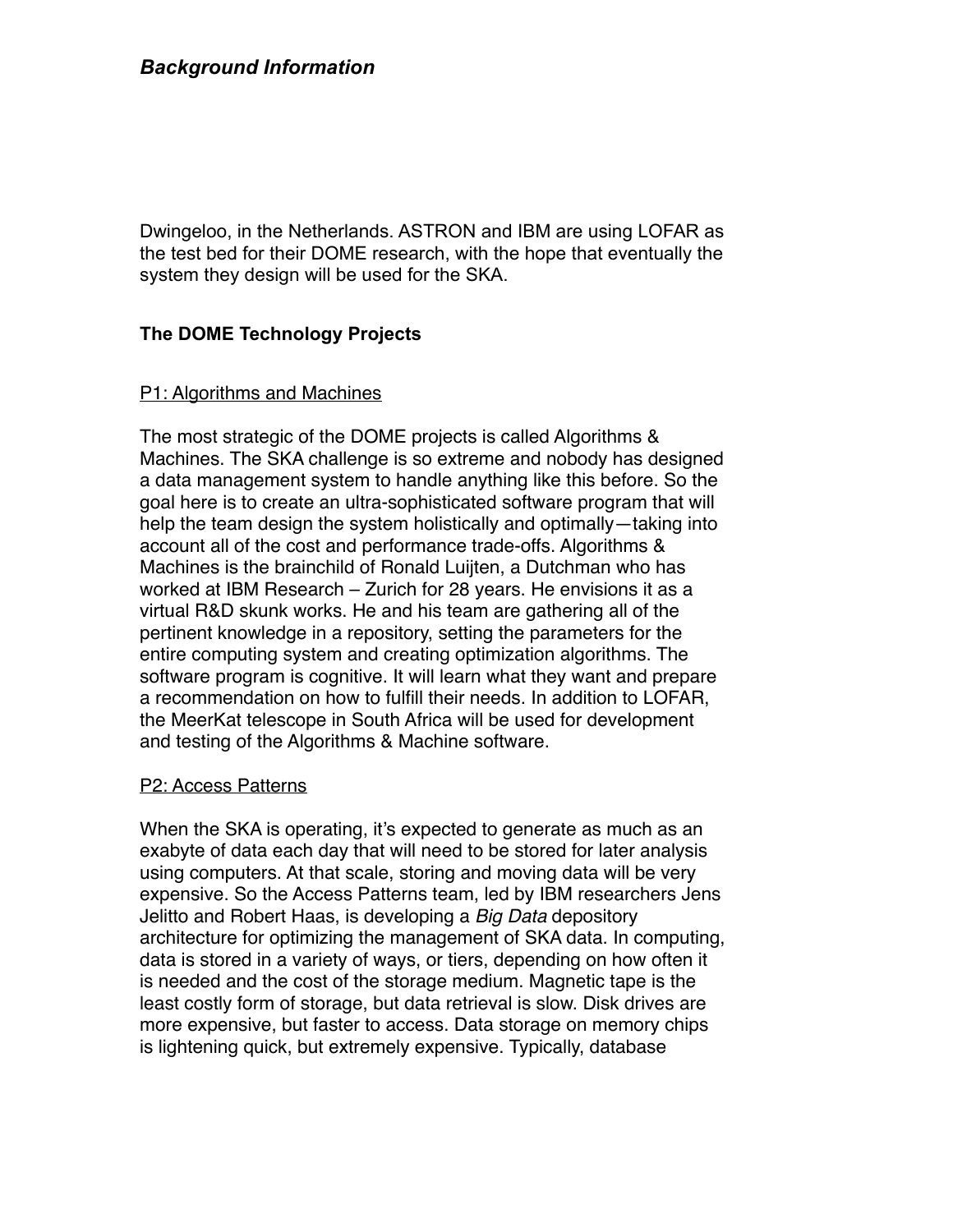administrators move data from tier to tier based on rigid policies and schedules. The Access Patterns technology will learn from its interactions with the data and parcel it out to the storage medium that's most appropriate for each piece at a particular moment in time.

#### P3: Nanophotonics

The SKA will contain thousands of antennas with a combined collecting area of about one square kilometre, and the data that's retained to be stored and analyzed will be shipped to far-off data centers, hundreds or thousands of miles away. To transport all of this data, a fiber-optic communications network will have to be built that's capable of moving data at 100 times the rate of today's Internet traffic. [5](#page-6-0) But the real bottleneck comes when the data reaches the computers where it's processed and analyzed. The computers transport data internally via electronic bits moving on copper wires. So the SKA will be like attaching a fire hose to a garden sprinkler. DOME's Nanophotonics team, led by IBM researcher Bert Offrein, is taking photonics technology that IBM was already developing for general computing and applying it to the SKA challenge. They're pushing photonics ever further into the center of computing—first into the links that connect one server computer to another, then onto the circuit boards within individual computers, and, finally, on the nanotechnology level, connecting to the microprocessors where the analytics work is done.

#### P4: Microservers

Today's server computers are expensive and use a lot of energy. They're about the size of a pizza box. It's possible that the designers of the SKA system will decide to perform a first round of data filtering or analysis close to the antennas, or even on them. In order to do so, they would need very small, inexpensive and highly energy efficient servers to perform those processing jobs. The DOME Microservers team, which, like Algorithms & Machines, is led by IBMer Ronald Luijten, is designing a small but powerful server, about the size of a



*"We'll be able to map the so-called 'dark ages,' the epoch of ionization, when the stars and galaxies formed.*

Albert-Jan Boonstra, Scientific Director for DOME, ASTRON

<span id="page-6-0"></span><sup>5</sup> http://www.skatelescope.org/the-technology/signal-processing/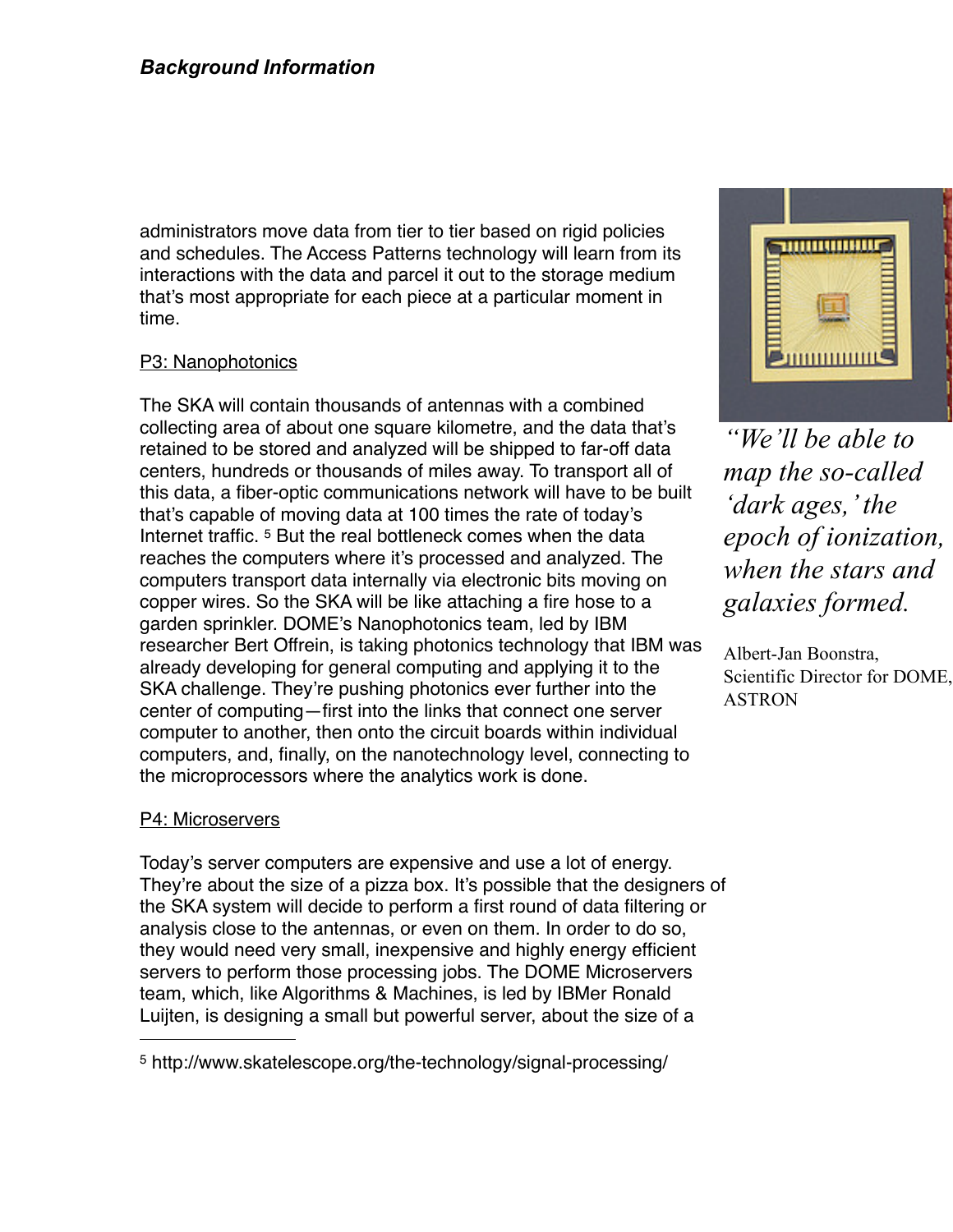bar of soap, that will contain most of the functions of today's servers. The microprocessor, based on IBM's PowerPC architecture, is inexpensive and extremely energy efficient—which is necessary since the antennas will be in places with no electric power grid. Another possibility is that the SKA organization will want to use a microserver design within data centers. In that case, many of the devices would be packed close together in metal racks. To prevent such dense packages of electronics from overheating, a water cooling technique that IBM has developed could be used. Unchilled water is directed through microscopic channels across the surfaces of chips in a server. Then the hot water is used for some other purpose. In the SKA scenario, it could be used to supply energy for sea water desalination in southern African and Australian deserts.

In addition, computers aren't typically designed to operate in the middle of the Kalahari Desert, which can reach as high as 50 °C (122 °F). Scientists from South Africa will work on making the microservers "desert proof" to handle the extreme conditions.

#### P5: Accelerators

Today, the most demanding computing jobs are handled by supercomputers that link together thousands of microprocessors so they behave like a single large machine. They use brute force computation to get the job done. But the volume of data produced by the SKA will be too much for even these immensely powerful machines to handle affordably. The DOME Accelerators team, led by IBMers Christoph Haglietner and Jan van Lunteren, is exploring the possibility of creating hybrid systems containing both traditional supercomputer elements and another kind of processor, the accelerator. Accelerators handle certain kinds of computational tasks especially well, including pattern recognition. In one scenario, they might be positioned close to where the SKA data is stored so they can filter the data and send only the useful bits to the main microprocessors for analysis. In another scenario, where data is streaming into the system from the antennas, accelerators might be used to transform it on the fly—for instance removing the distortion to radio waves caused by passing through the earth's atmosphere. These accelerators are programmable, meaning



 *Scientists from South Africa will work on making the microservers "desert proof" to handle the extreme conditions.*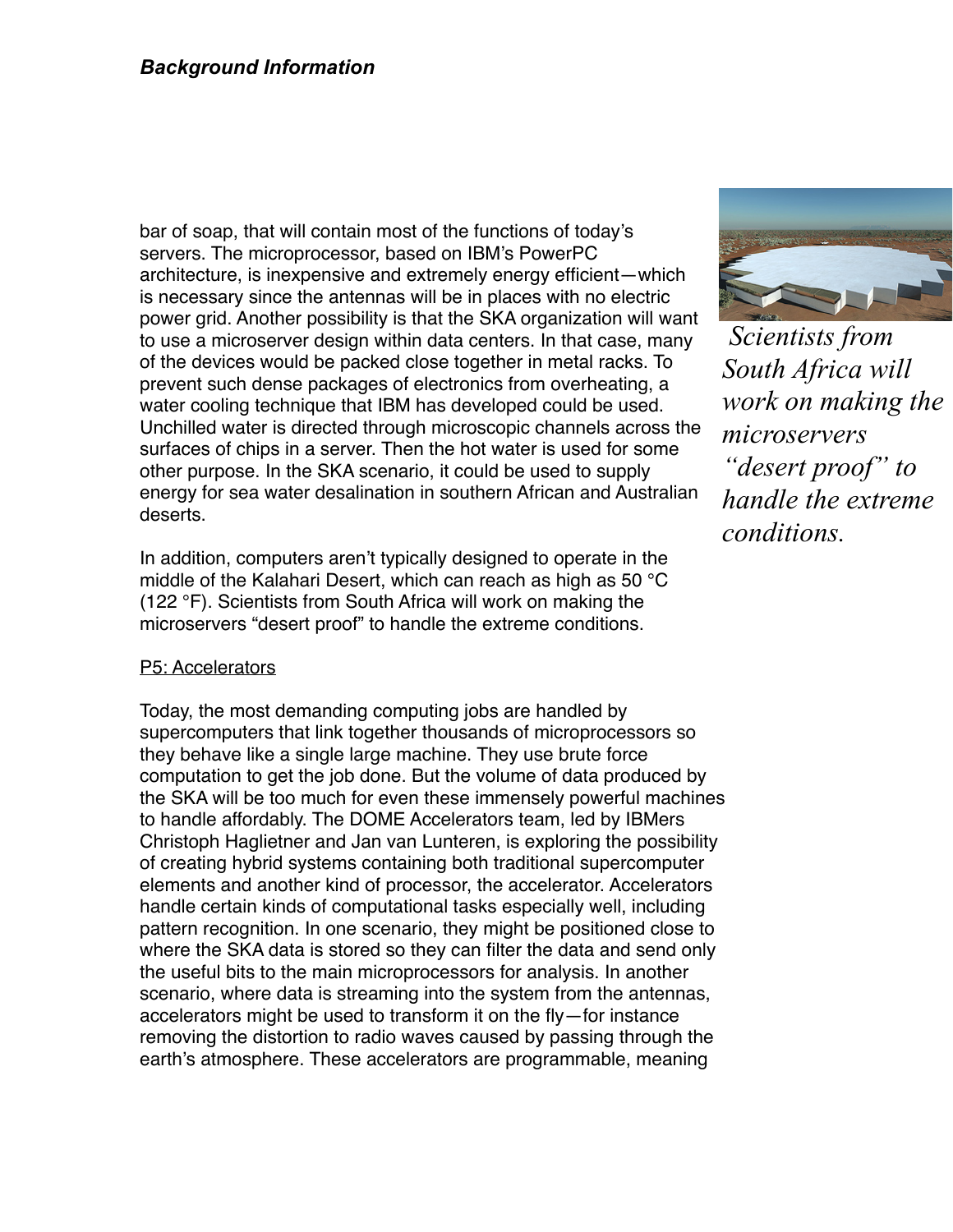engineers can use software to change how they operate. No need to install a special accelerator for each particular processing task.

#### P6: Compressive Sampling

One way to reduce the sheer volume of data in the SKA data management system is to compress the data as it streams in. This approach could result in significant savings in energy use, storage and processing. The DOME Compressive Sampling team, lead by IBMer Paul Hurley, is developing specialized signal processing and machine learning algorithms for the capture, processing and analysis of radio astronomy data. Conventional compression techniques, such as the JPEG digital image format, gather a tremendous amount of information only to throw most of it away. In contrast, compressive sampling can greatly reduce the number of samples that must be collected. Machine learning algorithms make it possible for the computer to learn through exposure to the data so it can recognize which patterns are significant and retain the data pertaining to them.

#### P7: RT Communications

Because of the huge amount of data captured by the SKA, it will be vital to move data through the computing system as quickly and efficiently as possible. Traditional communication methods involve repeatedly copying data and descriptive information as it passes through a network from device to device. That causes unwanted communication latencies and may restrict maximum available communication bandwidth. New technology standards have been developed to eliminate all of that unwanted overhead, resulting in a capability called real-time communications. The DOME RT Communications team, led by IBM researcher Bernard Metzler, plans on creating a computing architecture, and, ultimately, a prototype system, for applying real-time communications techniques to the SKA network and supercomputers.

Each of these seven projects aims to solve a critical problem faced by the developers of the SKA system, but it's clear that they will also address challenges facing the science community and technology



*The signals from outer space are a combination of valuable data and meaningless noise.*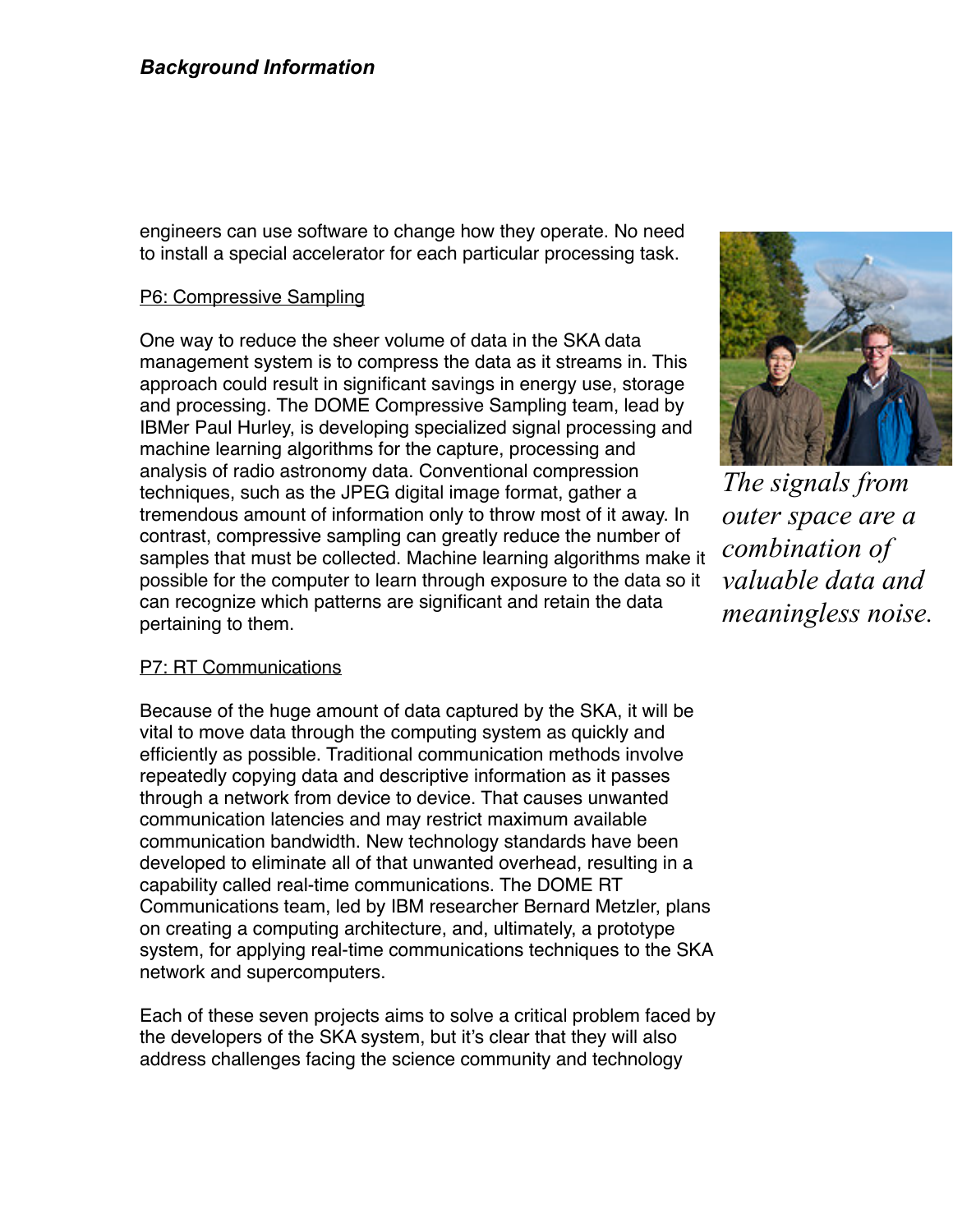industry as we advance into the new era of computing. To make the most of *Big Data*, we need to process data more efficiently, move it faster, store it less expensively and analyze it more effectively- whether it's at rest or on the move.

You can also see the important role that cognitive computing technologies will play in the SKA. The computing system will be too complex to be designed using the old computing paradigms and the SKA data will be too dynamic to be managed using rigid rules and software programming methods. This massive science project requires computers that learn and transform themselves in response to new knowledge and changing requirements.

It's useful to think of the SKA as a scientific sibling to the Large Hadron Collider in Switzerland. There, scientists are studying the tiniest particles for answers to some of the fundamental riddles of existence. Or as Luijten puts it, "At CERN they are creating lots of mini-Big Bang's to understand what happened 13 billion years ago. With the SKA we are detecting signals from the actual Big Bang."

For the people working on SKA, the whole universe is their laboratory. "With the SKA we will be able to fill big gaps in our knowledge of the universe," says Albert-Jan Boonstra, the scientific director of DOME for ASTRON. "We'll be able to map the so-called 'dark ages,' the epoch of ionization, when the stars and galaxies formed." [6](#page-9-0)

*Big Data* offers the potential of tremendous, even earth shattering, advances in the ways humans use information. Global communities of scientists and other experts are gathering huge data sets and building sophisticated models for understanding natural and human phenomena. In a sense, with this data and with the tools to understand it, we're creating a collective intelligence that can be shared and used by many for the betterment of all humankind. That's the ultimate promise of *Big Data*, which the DOME project helps to fulfill.

<span id="page-9-0"></span><sup>6</sup> Albert-Jan Boonstra, ASTRON, interviewed Oct. 16, 2012.